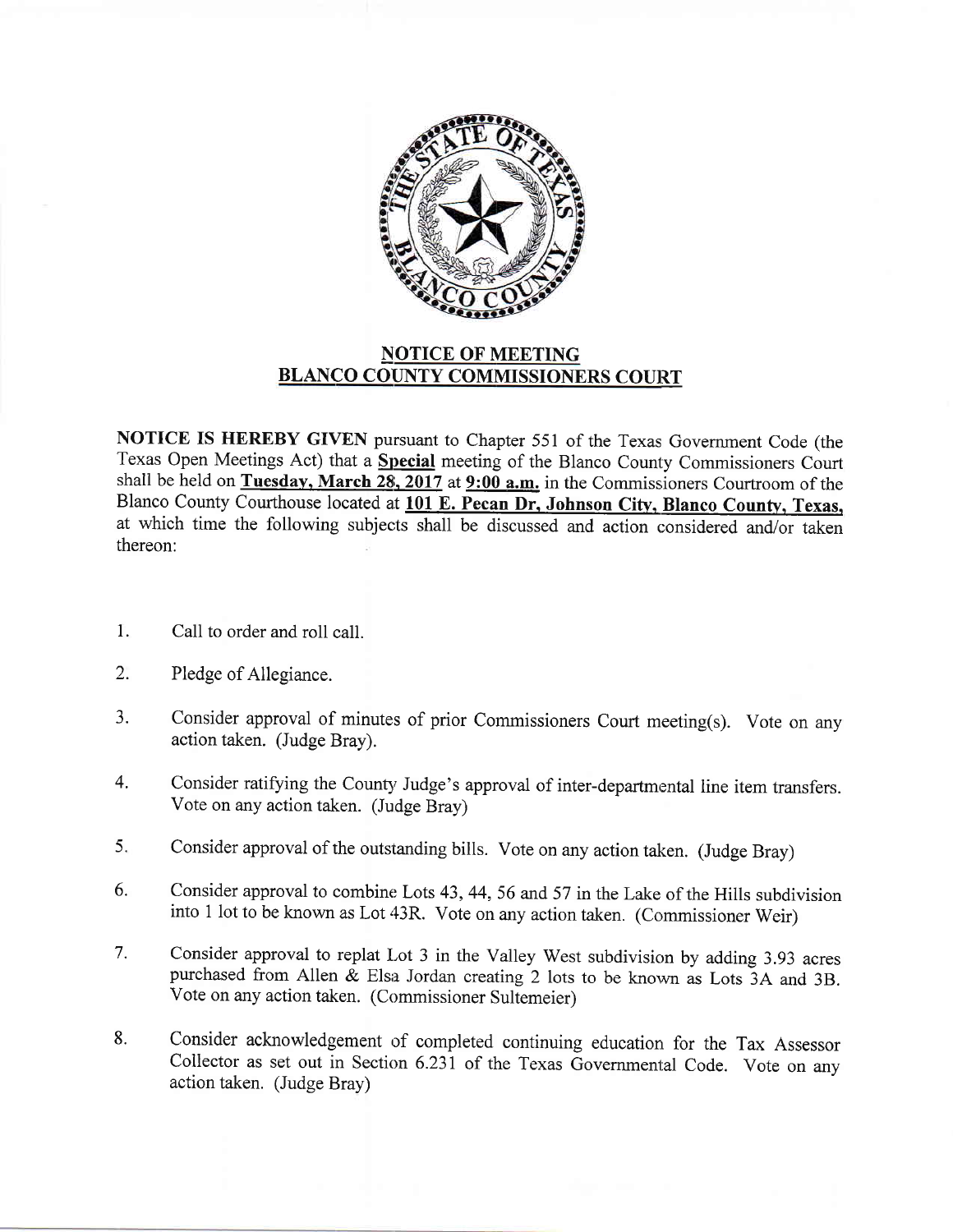- 9. Consider approval of letter to the City of Blanco regarding dispatch services. Vote on any action taken. (Judge Bray)
- 10. Consider authorization for the County Judge to sign an Inter Local Cooperating Agreement with Gillespie County for prisoner housing. Vote on any action taken. (Judge Bray)
- 11. Consider updating the Blanco County Jury Selection Plan. Vote on any action taken. (Judge Bray)
- 12. Consider proclamation declaring April 2017 as "Child Abuse Prevention Month". Requested on behalf of the Blanco County Child Protective and Family Advocacy Board. Vote on any action taken. (Judge Bray)
- 13. Consider proclamation declaring April 9-I5, 2017 as "National Telecommunicators Week". Vote on any action taken. (Judge Bray)
- 14. Consider resolution opposing any bill relating to the creation of the Heart of Texas Aquifer District or any other named Aquifer District and the dissolution of certain groundwater conservation districts; providing authority to issue bonds; providing authority to impose assessments fees, or surcharges. Vote on any action taken. (Commissioner Sultemeier)
- 15. Consider and possible action on authorization to solicit request for qualifications (RFQ) for architectural/engineering services for the proposed south county annex project. Vote on any action taken. (Commissioner Weir)
- 16. Consider acceptance of winning bid for the windmill listed on GovDeals. Vote on any action taken. (Commissioner Granberg)
- 17. Consider authorization to advertise for paving on Rocky Rd. and others in Precinct 2. Vote on any action taken. (Commissioner Sultemeier)
- 18. Consider acceptance and approval of updated proposal by Jasmin Arpin and Seth Stidham to lease the old Blanco county Jail. Vote on any action taken. (Judge Bray)
- 19. EXECUTIVE SESSION: Pursuant to Texas Government Code Section 55I.072. discussion of the purchase, exchange, lease or value of real estate.
- 20. RETURN To OPEN SESSIoN: to consider taking action on any posted item.
- 21. Adioum.